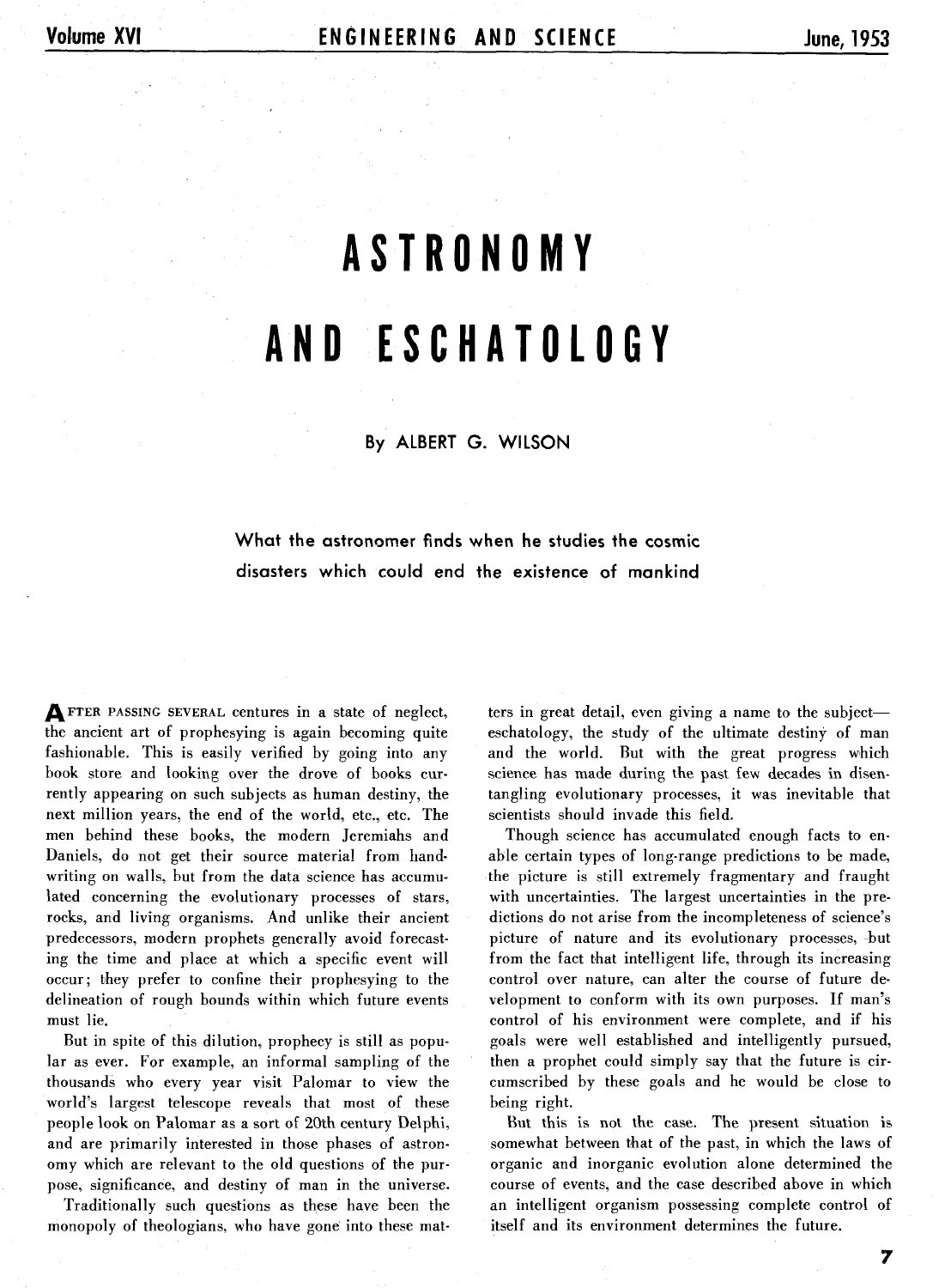This uncertainty factor imposed upon evolutionary development by the impact of intelligence is negligible in those areas of the natural order which lie beyond the control of men. In such areas science may predict the future from natural laws with confidence.

The extraterrestrial universe stands as a region wherein man's influence will in all likelihood forever remain of minute importance. When the limited extent of man's domain is compared to the background of the vast distances of space, it is quite evident that the cosmic stage is almost completely unaffected by what man does on this planet. Even if he should choose to blow the earth to bits, the effects would be of no cosmic consequence. The cosmic order remains indifferent to the aspirations and efforts of man. And though man may eventually completely subdue nature on this planet, his ultimate destiny on earth is circumscribed by the earth's destiny in the cosmic order. And the earth's destiny, in turn, is circumscribed by the evolutionary processes of the universe.

### **The role of astronomy**

It is then the role of astronomy, in science's prophecy of the future for man, to ascertain the earth's probable future as determined by the action of cosmic forces. Specifically, astronomy must seek to discover what the prospects are for the earth's continuing as a suitable abode for life, and study those events which could end the existence of mankind.

It is difficult to imagine life being obliterated by purely terrestrial forces. Cataclysmic earthquakes or meteorological changes which would terminate all human life could occur only as a result of a change in our cosmic environment.

What, then, are the cosmic events whose occurrence would either directly by their own action, or indirectly through the triggering of terrestrial forces, effect a termination of the delicate conditions necessary for life? Two types of such cosmic disasters are conceivable: first, a collision or a close encounter between the earth and another celestial body which could disrupt the earth, or cause gigantic earthquakes, tides, and/or loss of the earth's atmosphere, or perhaps even cause the earth to assume a new orbit which would alter its mean temperature; second, a change in the intensity or nature of radiation received by the earth from the sun, as for example would occur if the sun's luminosity or temperature were to change.

This array of "Sunday Supplement" material has been carefully considered by astronomers and it is now possible to make some evaluations and predictions.

First, the likelihood of collisions and encounters: Every day the earth's mass is increased by several thousand tons through its collisions with meteoritic material. For the most part, this accreted material consists of fine dust or of small grains which, striking the earth's atmosphere with velocities of the order of 30 miles per second, are immediately consumed by friction. Larger particles, weighing up to about 200 pounds, may strike the earth with frequencies of perhaps five or six each day. But this material poses no threat to human life, although a meteorite about the size of a fist struck a garage in Illinois a few years ago and, passing through the top of a car, came to rest in the car seat.

But larger masses frequently strike the earth. Twice during the present century two large meteorite falls have occurred, both fortunately in relatively uninhabited regions. In 1908 a group of large meteorites, estimated as having a mass of a few hundred tons, struck in the Tunguska River region in Siberia. The resulting hot air blast devasted an area of some 3000 square miles. And again in 1947 a fall of comparable size occurred in eastern Siberia. It has been estimated that meteorite falls of this size occur once every 50 to 100 years.

But what is the chance of the earth's colliding with a really large body? Within the past few years about a dozen new asteroids have been found whose orbits cross that of the earth. In October of 1937 one of these objects passed at a distance only three times that of the moon, a near miss on the celestial scale. If the number of these asteroids whose orbits bring them close to the earth is no greater than the number observed up to the present time, E. J. Opik (of the Armagh Observatory in North Ireland) then estimates that a direct hit would occur about once every 30 million years. If, as is more likely, there exist several hundred such asteroids, the estimate is every two million years.

But even a collision with one of these asteroids whose mass is comparable to that of a mountain would not be a total disaster. One recently discovered at Palomar is the smallest yet observed, having an estimated diameter of only a quarter of a mile. **A** collision with such a body would create a crater perhaps 25 miles across and devastate an area about the size of Texas. This is about the worst that could happen. The orbits of all objects significantly larger are known, and none come near the earth.

#### **Strangers from outer space**

This survey takes care of visitors from within the solar system, but what of strangers from interstellar space?

A subject very popular with writers of science fiction is the destruction of the solar system by an encounter with a passing star. This idea used to be popular with astronomers too, not for the destruction of the solar system, but for its creation. A once highly regarded theory would have the planets formed from pieces of the sun torn out by the tidal action of a passing star. But when the probability of such encounters was computed it was found that even among the hundreds of billions of stars in the galaxy, only one or two encounters would have occurred in the 3,000,000,000 years believed to be the galaxy's age.

A remaining possibility in this field of Sunday Supplement disasters is the disintegration of the moon, resulting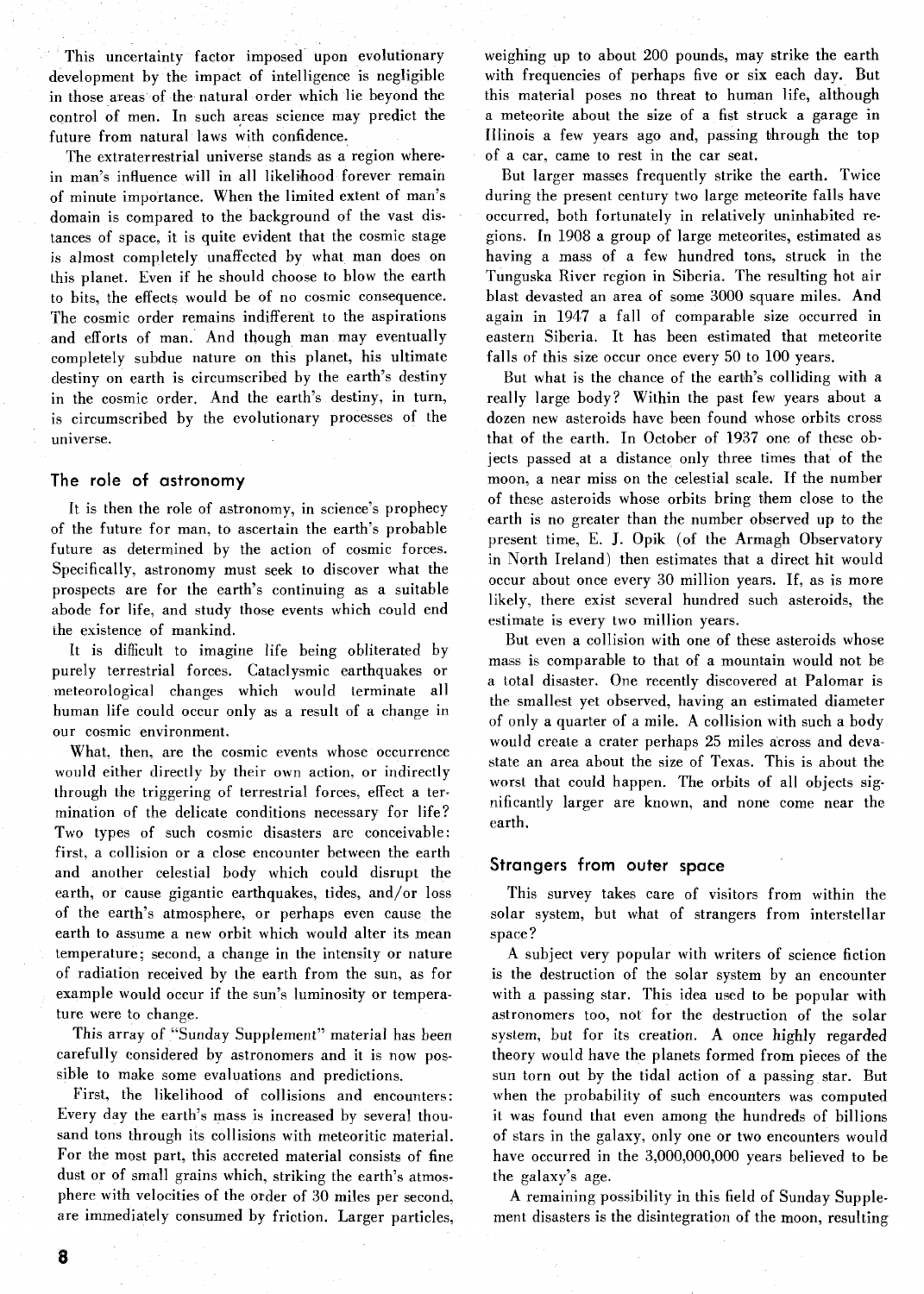Dr. Albert G. Wilson, Staff Member, Mount Wilson and Palomar Observatories.



in huge pieces raining down from the sky, leaving the earth dead and pock-marked like its late satellite. Actually this event could happen. Sir George Darwin and Harold Jeffreys have worked out the effects of tidal friction on the stability of the earth-moon system. If the loss of energy through tidal friction continues at the present rate, the month and the mean lunar distance will increase. The maximum will occur when the earth's sidereal day and the month are equal to 47 of our present days. After this time the effect of tidal friction will be to shorten the month and bring the moon closer. When the moon comes within a distance of about 2.4 times the earth's radius it will be torn apart by gravitational attraction, parts falling to the earth and parts going into the formation of rings like Saturn's. If this theory is correct, the date at which the disaster will occur is January first, 100,000,000,000 A. D.

The second type of cosmic event which could affect the existence of life on earth is a change in the sun's integral properties, such as its size. luminosity, or temperature. It is estimated that the atomic furnaces in the sun's interior have been operating for roughly three billion years, helping to maintain the earth's surface at a nearly constant temperature. How much longer the sun's thermo-nuclear reactions will continue to operate and what will happen when the fuel supply is exhausted are problems studied by a branch of theoretical astronomy called "stellar interiors."

The present theories of the structure of the sun do not pretend to be definitive and revisions are constantly being made. However, some zero order ideas concerning the sun's future can be derived from these present models.

One idea is to represent the sun by a model consisting of two zones: a core, whose temperature is sufficiently high to enable thermo-nuclear energy generation processes, such as the carbon cycle, to be operative; and a cooler surrounding envelope in which no energy generation occurs. Initially, a star is composed almost entirely of hydrogen. Within the core the hydrogen is being converted into helium, accompanied by convective currents which keep the substances thoroughly mixed. The envelope, cooler and less disturbed, remains hydrogen rich. As long as there exists an adequate supply of